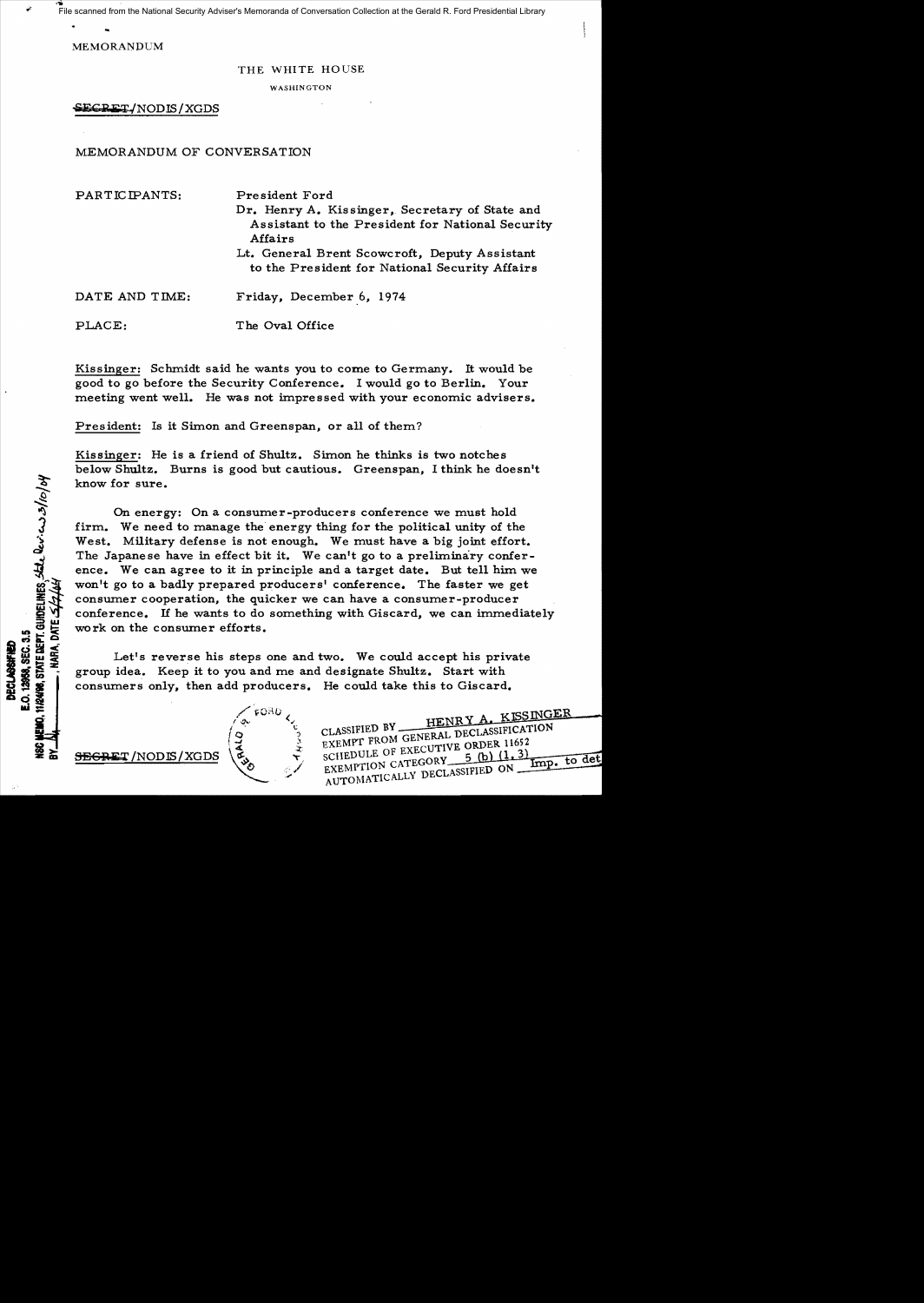### s<del>ecres /</del> NODIS / XGDS 2.

Tell him. you will give Giscard a triumph at Martinique, but you can't give Gaullists a victory that they could kick the U. S. around and then get their way. The consumer-producer meeting could be held in Paris.

As progress is made in consumer solidarity, we can move into preparatory work for the consumer-producer conference.

On the \$25 billion facility, he is bleeding all over. Say that to us it is essential that financial solidarity be guaranteed. He says he can't do \$3. 5 -4 billion, but can do \$2 billion.

President: Hell, he gave Italy two.

Kissinger: He says he couldn't again. We can probably get at least 2.5. He can sell it at home if he can say you insisted.

We are having massive problems with Israel.

President: The letter didn't answer anything.

Kissinger: The comment about the West Bank is just wrong. But that is not the worst part of it. They have announced the secret agreement about Suez cargoes. That hurt Sadat, and we can't use that in the next public agreement. Now he is saying the negotiation must be to gain time, isolate Syria, and keep Egypt from going to war if Syria does. This may blow up the negotiation.

Allon will be here. Maybe you should tell him we can't tolerate any more of this.

President: Fine.

Kissinger: Dinitz has asked to brief Rumsfeld. They always try a private pipeline to the President. Let them do it. Don is absolutely trustworthy. He could even be an asset.

With the Soviets -- the aide memoire. They want to count all missiles on the aide memoire. We could say we would take it out of the aide memoire but interpret it that way at Geneva. If we hang on it, we will get killed. I doubt they will give in.

SEGRET/NODIS/XGDS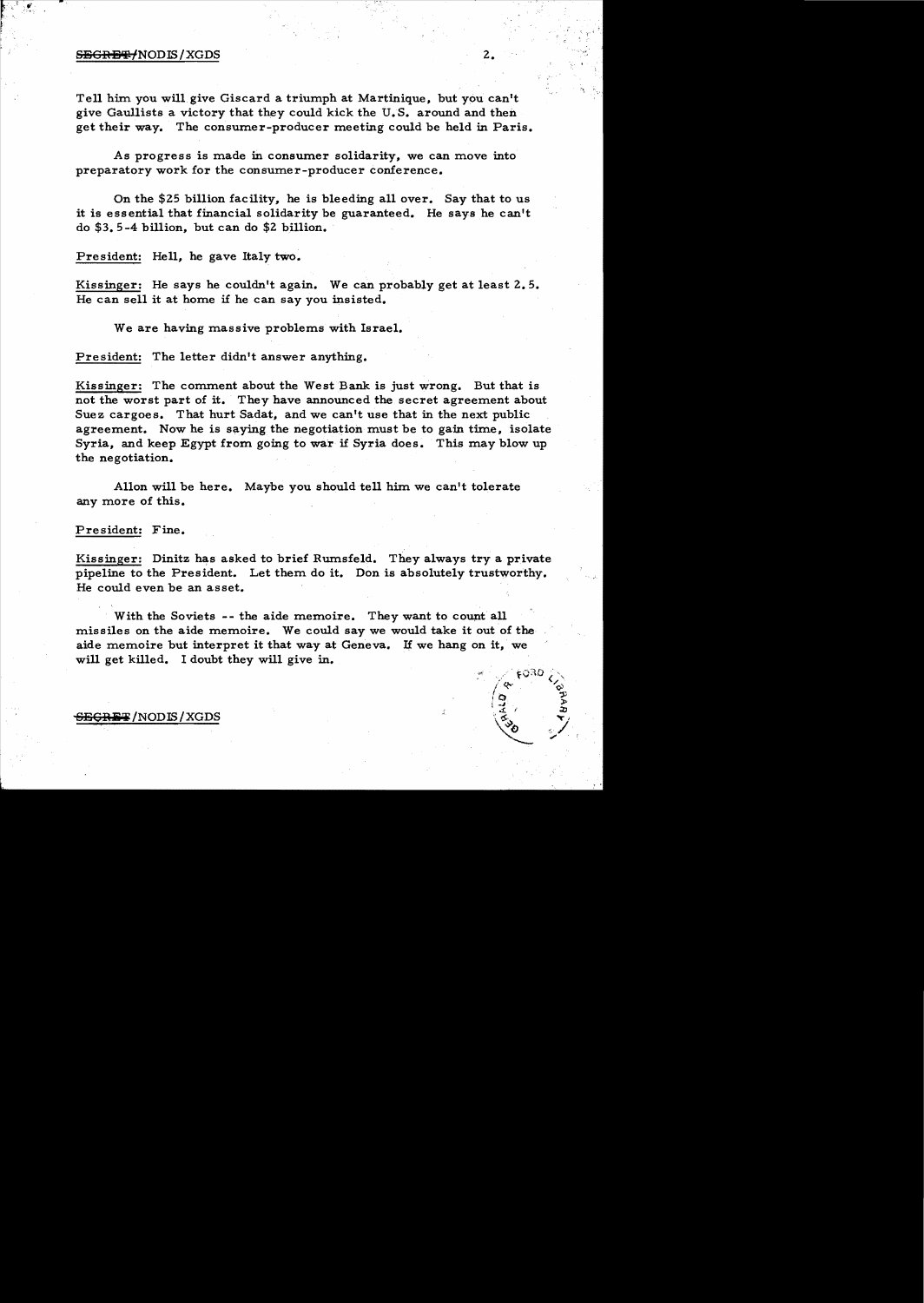## SEGRET/NODIS/XGDS

I talked to Buckley last night. I will send Brown to talk to him. Also, the Badger is useless, but if you put cruise missiles on it, it could be dangerous. We used the word "ballistic" but it is not too clear whether it went over Brezhnev's head or not.

 $3.$ 

oзı

Tell the PFIAB to support Vladivostok. It is a big concession by Brezhnev. We can't say it to head off Jackson.

#### SEGRET/NODIS/XGDS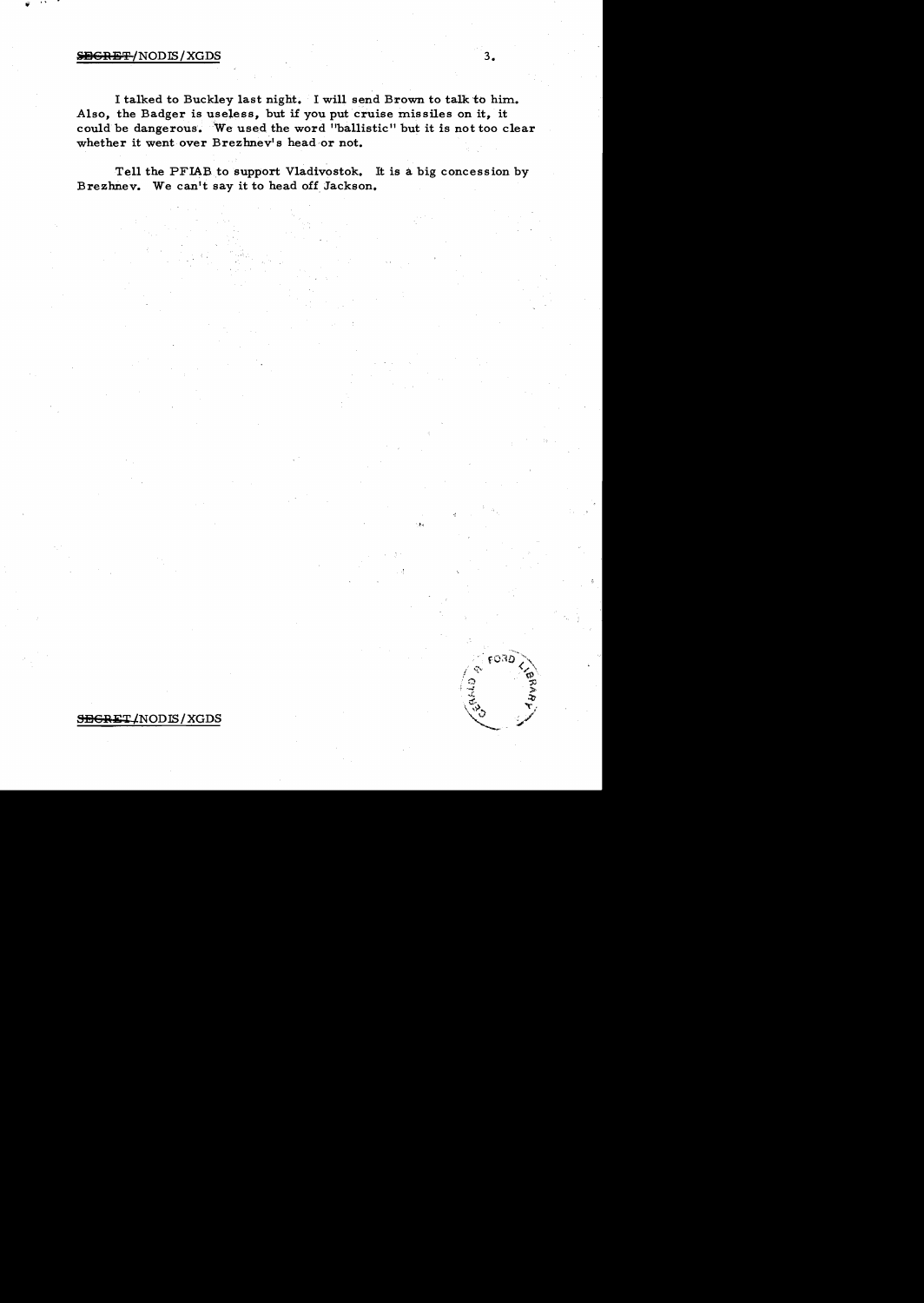$P/K$  6 \$ Dec 24

Pante

K/ He said he works pour in Commany Well he part & go began Sunt Surg. Sund jo to Rubi " Your roty want will the was instrumented of Lui Suivanne 2013 He perief Shalty Simon be think is a notches Sollen Shutt, Burns good but constrain Curry and I taking he days it king for sure On ensuing Perry no messent bold prinve ne de mis trimps et la décrir de mont have a big point effect. Just have in effect Com agree to puniple to target dute. Ant tel him we want po to take prejudit post Conf. The patricia jet Cres. corp, à quinches a c- y conf. If he context de concertain or Cercal innéed vacher cons. Meste. Let we can bis step 1+2 use could accept huis persons george idea. Keep it to good me t designate Charltz Start w/ cons. only, then add probasso He conde tobe This to Conceil Tell his you will give Go ind a triningh at hunt. but count give Crewlists a conting unitary that they could bid we assume + the pet their way. C-party could be foll in Pain. as pray unced in cons scholarity un sam more with prop. wask for spenty On de 25 bil paulite, le ve telesting all mer Say to us it exampled that forwared orchodary be generated Harrys becamit de 8 1/2 -4, but can de 2

**DECLASSIFIED** NSC MEMO, MISHOS, STATE DEPT. GUIDELINES, Stateler: en 3/10/04 BY  $M$  MARA, DATE  $511/\omega r$